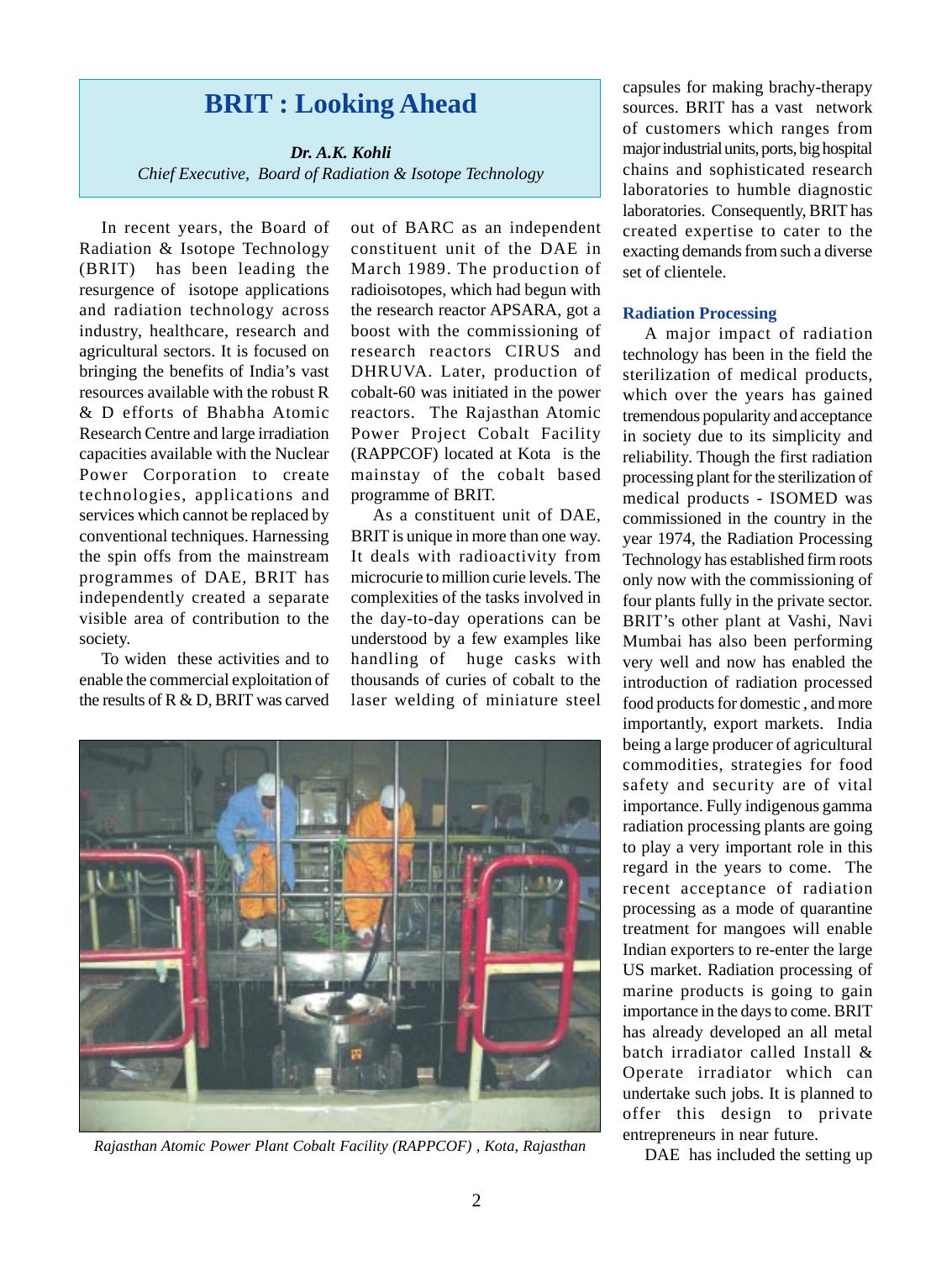

*ISOMED Plant at Trombay, Mumbai*

of Radiation Processing Plants in the country as one of its major missions. It is planned to set up more than 50 large irradiators by 2020 so that harmful fumigants used for sterilization and hygienization could be phased out from the country. BRIT is determined to achieve this mission for the welfare of the public, particularly farmers.

While the major thrust will be on the indigenous Cobalt-60 based technology, expansion of Electron Beam (EB) facilities is also underway. BRIT is managing the operation of a 2 MeV EB machine and will support this technology in a big way once the indigenous machines mature.



*Radiation Processing Plant at Vashi, Navi Mumbai*

## **Radiopharmaceuticals & Immunodiagnostic kits**

Production of Radiopharmaceuticals, Immunoassay kits and Labeled Compounds constitute a significant part of the day-to-day activities of BRIT. Radiopharmaceuticals have revolutionized the medical field by their ability to provide static as well as dynamic images of internal organs in a noninvasive manner as well as by offering efficacious therapy for certain diseases. Growth in the quantity of consignments has been accompanied by the expansion in the range of products.

Radiopharmaceuticals based on technetium are used in over 80 per cent of nuclear medicine centres and form the workhorse of diagnostic nuclear medicine. BRIT, in conjunction with BARC, shoulders the responsibility of the development, production and supply of radiopharmaceuticals to about hundred nuclear medicine centres in